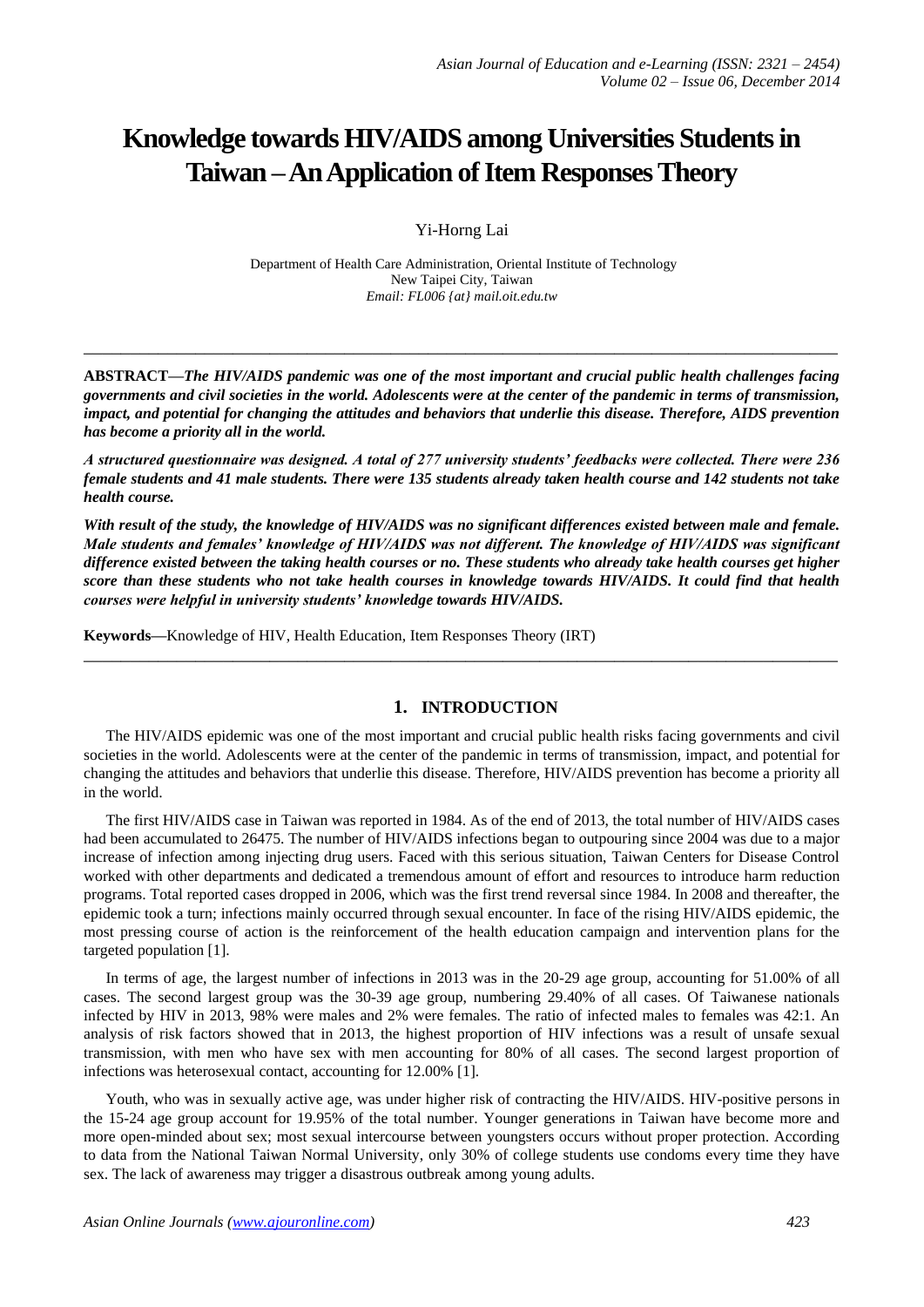In order to get data to guide future HIV/AIDS educational strategies, this study conducted a questionnaire survey among universities students in Taiwan. These students' knowledge about HIV/AIDS was assessed. The objectives of this study were to determine the Knowledge concerning HIV/AIDS of university students in Taiwan. This may had also an impact in the whole Taiwanese society through students.

## *1.1 The Knowledge of HIV/AIDS and Gender*

Based on the sample of China, Li, Li, Wang, Shao, and Dou indicated that there was no significant difference in age, gender, marital status, and education [2]. Ford, Chamratrithirong, Apipornchaisakul, Panichapak, and Pinyosinwat point out that gender and marital status were not significantly related to AIDS knowledge in a Thailand study [3]. The hypothesis tested in Momoh, Asagwara, and Meriamu's study showed no significant difference between male and female students as a result of male gender roles [4].

Not the same as above studies, in Abiodun, Sotunsa, Ani, and Jaiyesimi's study, there was a significant difference in knowledge of HIV/AIDS by gender where male students had better knowledge about HIV/AIDS than females [5]. Mwamwenda also point out that the gender difference on level of knowledge and misconceptions was statistically significant [6]. Oppong and Oti-Boadi' study suppose that there was an inconsistent level of AIDS knowledge with significant gender [7].

# *2.2 The Knowledge of HIV/AIDS and Health Education*

Effective education and knowledge are tools that offer hope to overcome resistance and barriers such as students' attitudes of HIV/AIDS [9]. In Peltzer, Mngqundaniso, and Petros' study [8], health education was significantly improved students' HIV/AIDS knowledge. In Magnani, MacIntyre, Karim, Brown, Hutchinson, Kaufmanb, Rutenburgc, Hallmand, Maye, and Dallimoref's study [10], school-based life skills education appears capable of communicating key information and helping youth develop skills relevant to reducing HIV risk.

## **2. MATERIAL AND METHODS**

The framework of this study was as Figure 1. This study applied Item Responses Theory to understand students' knowledge of HIV/AIDS. An independent samples t-test to determine whether or not there was a significant difference between the students' gender and taking health course or not.



**Figure 1:** Research Framework

#### *2.1 Survey procedure and strategy*

The data was collected in Oriental Institute of Technology in Taiwan in September 2004. The research team directly collected data in schools. Students were assured that all information given on the form was confidential. Therefore, they completed the questionnaire privately in the classrooms.

#### *2.2 Study instrument*

The research was conducted through use of the questionnaires in Medah's study [11]. An anonymous questionnaire was for students on the knowledge on HIV/AIDS. The questionnaires were developed based on the literature review and the conceptual framework. The literature review provided insights on what to emphasize in the questionnaire. Some questions were taken from previous researches and adapted to match our conceptual framework.

The 25 questionnaires were as follow:

- (1) HIV means Human Immunodeficiency Virus.
- (2) AIDS means Active Infectious Disease Surveillance.
- (3) AIDS is a threat for Taiwanese.
- (4) Most of the people who transmit the AIDS virus look unhealthy.
- (5) STI (Sexual Transmitted Infection) infected people are at risk for contracting AIDS virus.
- (6) Anal intercourse is high risk for transmitting the AIDS virus.
- (7) Oral intercourse carries risk for AIDS virus transmission.
- (8) AIDS virus may be transmitted through mosquitoes bites.
- (9) HIV- positive mothers may transmit the virus to her child.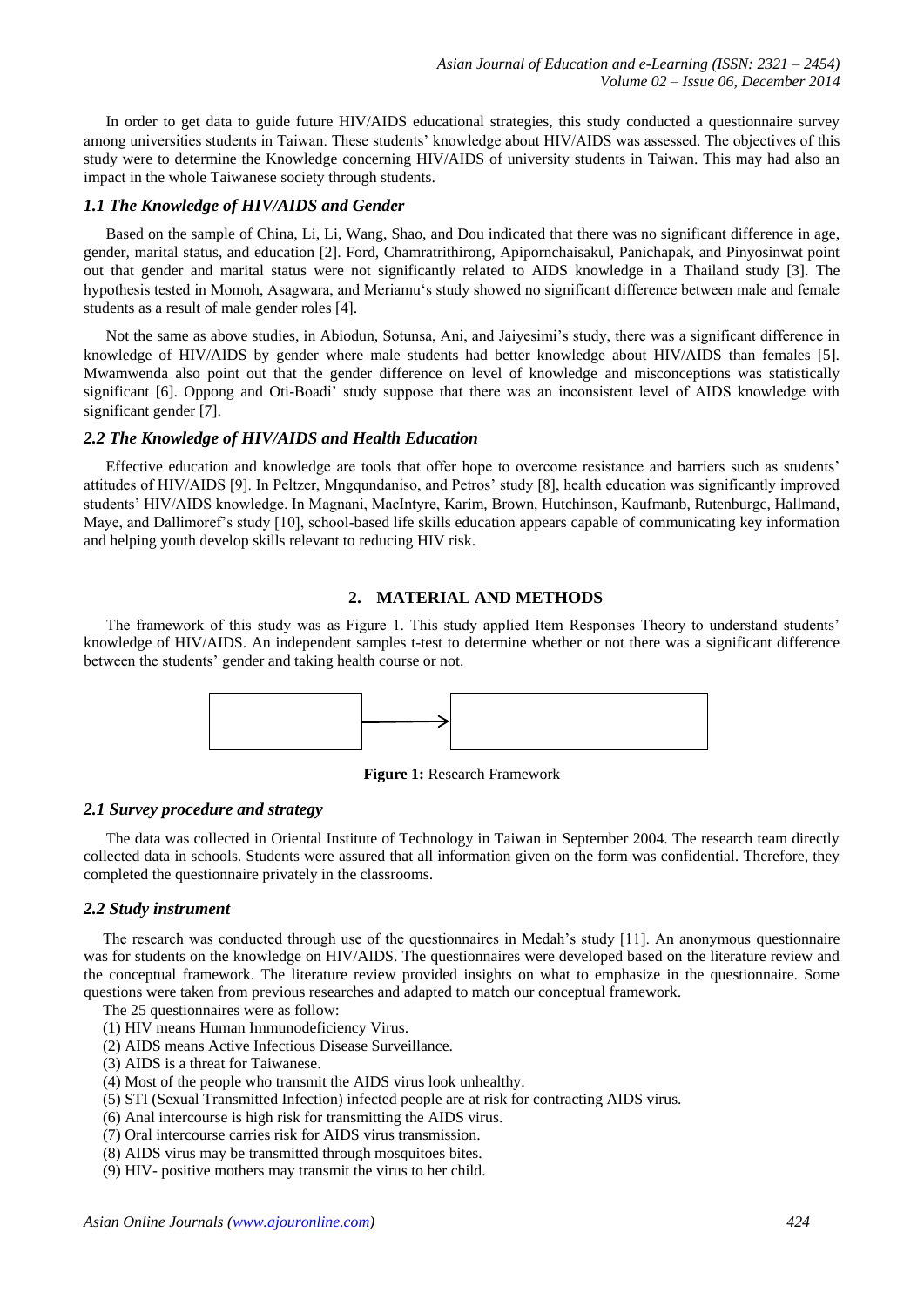(10) Sharing the same public facilities (toilets, dormitory, restaurant etc.) with AIDS infected student exposes to AIDS virus.

(11) A person can be exposed to the AIDS virus in one sexual contact.

(12) Keeping in good physical condition is the best way to prevent exposure to the AIDS virus.

(13) It is unwise to touch a person with AIDS.

(14) Condoms make intercourse completely safe.

(15) When people become sexually exclusive with one another, they no longer need to follow "safe sex" guidelines.

(16) HIV can be detected by blood text.

(17) Most people who have been exposed to the AIDS virus quickly show symptoms of serious illness.

(18) By reducing the number of different sexual partners and using condom, you are effectively protected from AIDS.

(19) Female-to-male transmission of the AIDS virus has not been transmitted.

(20) Sharing toothbrushes and razors can transmit the AIDS virus.

(21) AIDS causes death.

(22) The chances of contracting AIDS can be significantly reduced by using a condom.

(23) Condom may be used several times.

(24) The chances of contracting AIDS are low by having sex with only one partner.

(25) I can get AIDS even if I am only having sex with one partner.

#### *2.3 Statistical analysis*

The data were analyzed using the R 3.1.1. The data were assessed by Item Responses Theory (IRT). Item response theory, also formally called latent trait theory, is an important theory of modern measurement. It represents the relationship of observable behavior and unobservable latent traits by mathematical functions. There are two essential concepts contained in IRT. First, abilities, also called latent traits, can be forecasted and explained by an examinee's response on item parameters. Second, the probability of response can be correctly described by item characteristic function, which shows the probability of response of an item correctly on each trait. When applying the item response theory, there are four assumptions that must be satisfied: unidimensionality, local independence, nonspeedness, and know-correct [12].

Under item response theory, the standard mathematical model for the item characteristic curve is the cumulative form of the logistic function. It defines a family of curves having the general shape of the item characteristic curves shown in the first chapter. The logistic function was first derived in 1844 and has been widely used in the biological sciences to model the growth of plants and animals from birth to maturity. It was first used as a model for the item characteristic curve in the late 1950s and, because of its simplicity, has become the preferred model. The equation for the twoparameter logistic model is given in equation 1 below.

$$
P(\theta) = \frac{1}{1 + e^{-L}} = \frac{1}{1 + e^{-a(\theta - b)}} \qquad (1)
$$

where:

e is the constant 2.718 b is the difficulty parameter a is the discrimination parameter1  $L = a(\theta - b)$  is the logistic deviate (logit) θ is an ability level.

The difficulty parameter, denoted by b, is defined as the point on the ability scale at which the probability of correct response to the item is .5. The theoretical range of the values of this parameter is -∞  $\leq$  b  $\leq$  +∞. However, typical values have the range  $-3 \leq b \leq +3$ .

Due to the S shape of the item characteristic curve, the slope of the curve changes as a function of the ability level and reaches a maximum value when the ability level equals the item's difficulty. However, a usable definition is that this parameter is proportional to the slope of the item characteristic curve at  $\theta = b$ . The actual slope at  $\theta = b$  is a/4, but considering a to be the slope at b is an acceptable approximation that makes interpretation of the parameter easier in practice. The theoretical range of the values of this parameter is -∞  $\leq a \leq +\infty$ , but the usual range seen in practice is -2.80 to  $+2.80$ .

The next model of interest was first published by the Danish mathematician Georg Rasch in the 1960s. Rasch approached the analysis of test data from a probability theory point of view. Although he started from a very different frame of reference, the resultant item characteristic curve model was a logistic model. Under this model, the discrimination parameter of the two-parameter logistic model is fixed at a value of  $a = 1.0$  for all items; only the difficulty parameter can take on different values. Because of this, the Rasch model is often referred to as the oneparameter logistic model. The equation for the Rasch model is given by the following: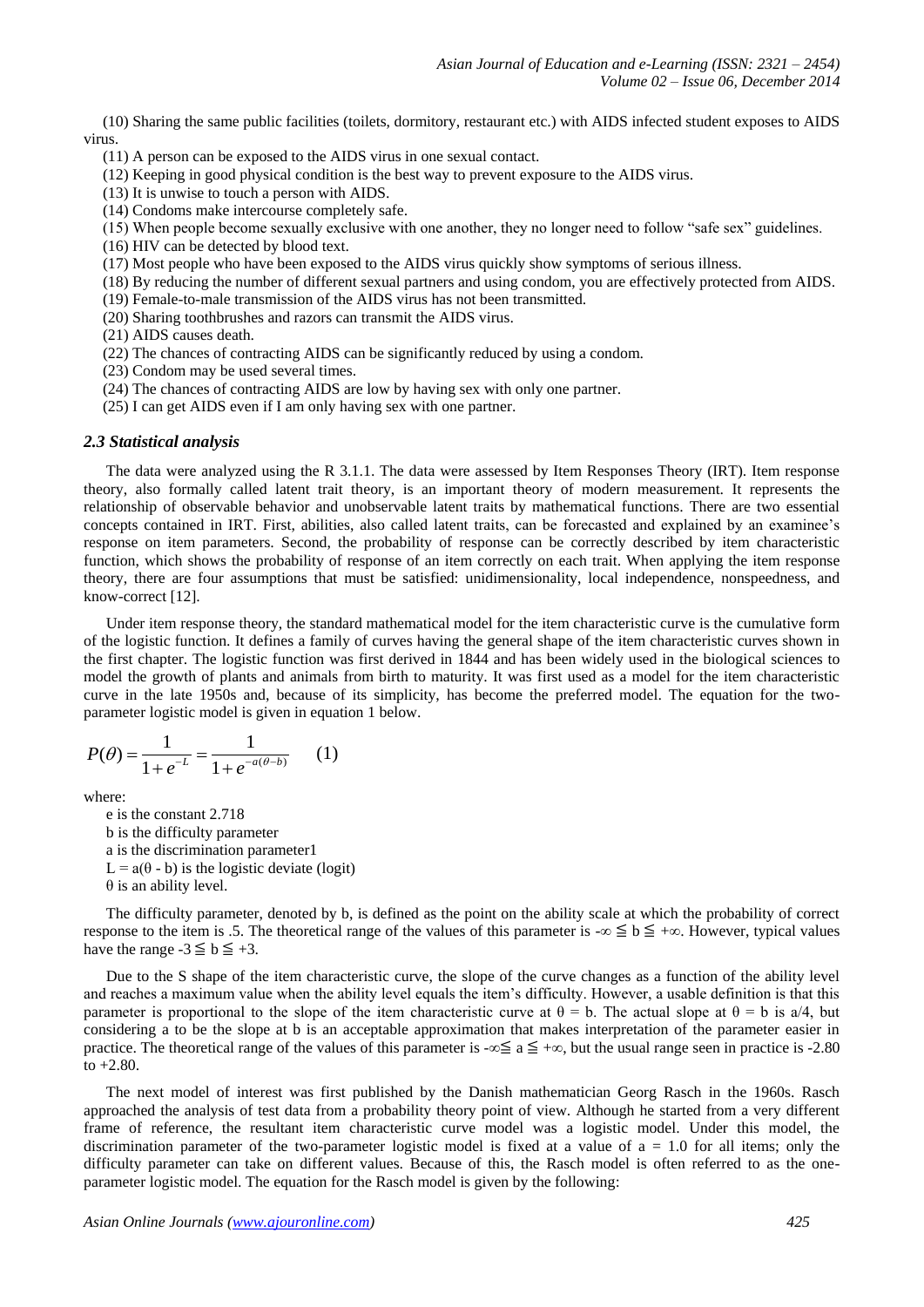$$
P(\theta) = \frac{1}{1 + e^{-1(\theta - b)}} \qquad (2)
$$

where:

b is the difficulty parameter and  $\theta$  is the ability level.

It should be noted that a discrimination parameter was used in equation 2, but because it always has a value of 1.0, it usually is not shown in the formula.

One of the facts of life in testing is that examinees will get items correct by guessing. Thus, the probability of correct response includes a small component that is due to guessing. Neither of the two previous item characteristic curve models took the guessing phenomenon into consideration. Birnbaum modified the two-parameter logistic model to include a parameter that represents the contribution of guessing to the probability of correct response [13]. Unfortunately, in so doing, some of the nice mathematical properties of the logistic function were lost. Nevertheless the resulting model has become known as the three-parameter logistic model, even though it technically is no longer a logistic model. The equation for the three-parameter model is:

$$
P(\theta) = c + (1 - c) \frac{1}{1 + e^{-a(\theta - b)}} \tag{3}
$$

where:

b is the difficulty parameter a is the discrimination parameter c is the guessing parameter and

 $\theta$  is the ability level

The parameter c is the probability of getting the item correct by guessing alone. It is important to note that by definition, the value of c does not vary as a function of the ability level. Thus, the lowest and highest ability examinees have the same probability of getting the item correct by guessing. The parameter c has a theoretical range of  $0 \le c \le 1.0$ .

# **3. RESULTS**

A total of 277 university students' feedbacks were collected. There were 236 female students (85.20%) and 41 male students (14.80%). There were 135 students (48.74%) already take health course and 142 students (51.26%) not take health course.

| Table 1: Data Summanze |        |           |             |  |  |
|------------------------|--------|-----------|-------------|--|--|
| Variable               |        | Frequency | Percent (%) |  |  |
| Gender                 | Male   | 41        | 14.80       |  |  |
|                        | Female | 236       | 85.20       |  |  |
| <b>Health Courses</b>  | Yes    | 135       | 48.74       |  |  |
|                        | No     | 142       | 51.26       |  |  |
| Total                  |        | 277       | 100.00      |  |  |

#### **Table 1:** Data Summarize

# *3.1 The Item Difficulty Parameter and the Item Discrimination Parameter*

The item difficulty parameter (the b in equation 2) was as Table 2, and the frequency was as Figure 2. The maximum was 1.87, the minimum was -4.86, and the average was -1.90. The item discrimination parameter (the a in equation 2) was as Table 2. The maximum was 2.38, the minimum was -.53, and the average was .88.

| Item | Item DifficultyParameter |        | The Item Discrimination Parameter |
|------|--------------------------|--------|-----------------------------------|
|      | XS1                      | se.xsi |                                   |
| 01   | $-2.30$                  | .19    | .99                               |
| 02   | $-2.40$                  | .20    | 1.02                              |
| 03   | $-.07$                   | .12    | .34                               |
| 04   | $-1.37$                  | .15    | .70                               |
| 05   | 1.87                     | .17    | $-.53$                            |
| 06   | $-2.34$                  | .19    | 1.10                              |
| 07   | $-1.16$                  | .14    | .47                               |
| 08   | $-0.49$                  | .12    | $-.06$                            |

**Table 2:** The Item Difficulty Parameter and the Item Discrimination Parameter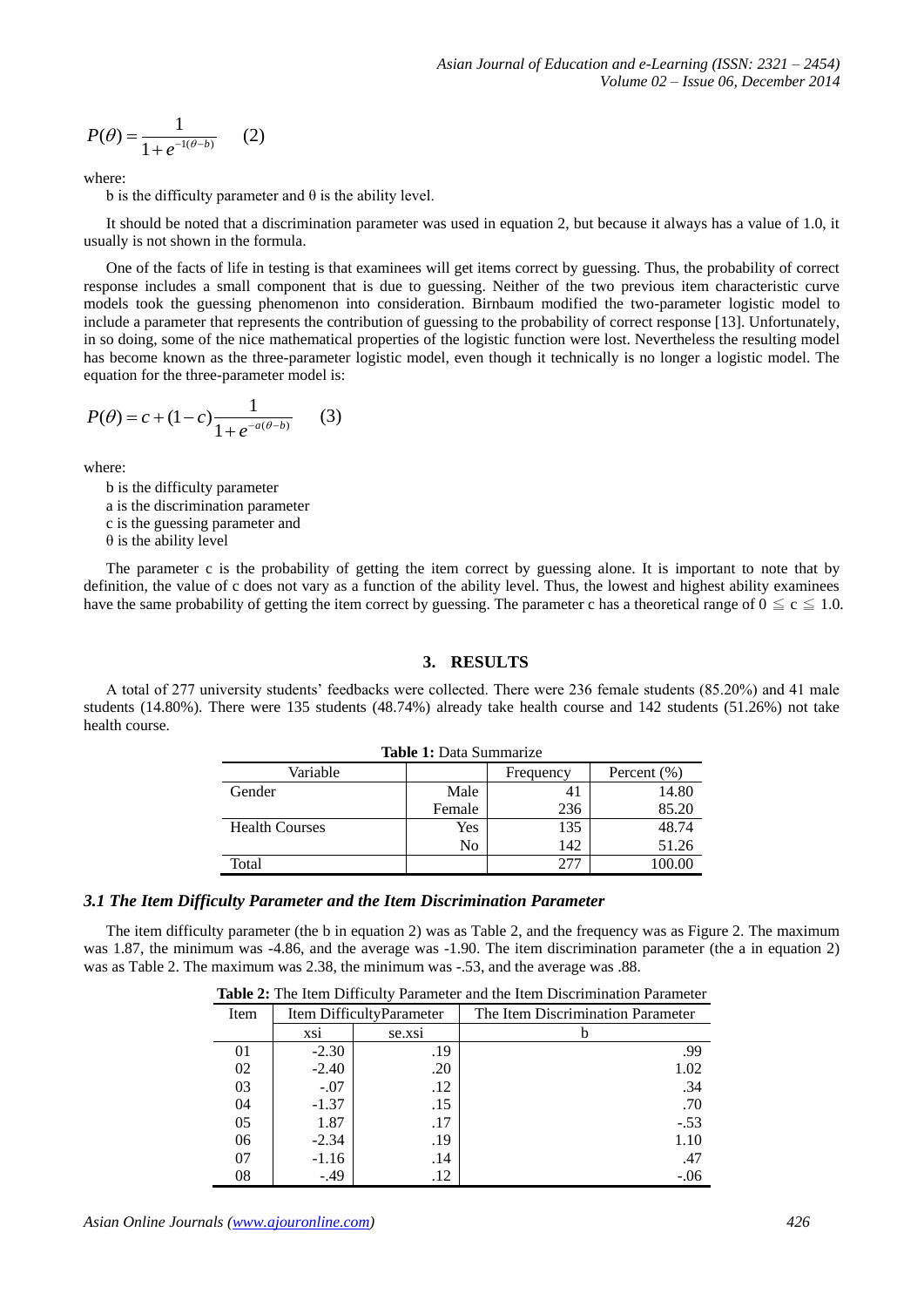*Asian Journal of Education and e-Learning (ISSN: 2321 – 2454) Volume 02 – Issue 06, December 2014*

| 09     | $-2.01$ | .18 | .62    |
|--------|---------|-----|--------|
| 10     | $-1.80$ | .17 | .50    |
| 11     | $-3.93$ | .29 | 1.72   |
| 12     | $-.58$  | .13 | .40    |
| 13     | $-2.39$ | .20 | .81    |
| 14     | $-1.17$ | .14 | .60    |
| 15     | $-3.39$ | .24 | 1.73   |
| 16     | $-2.63$ | .22 | .91    |
| 17     | $-1.95$ | .18 | .71    |
| 18     | $-2.97$ | .22 | 1.57   |
| 19     | $-4.57$ | .30 | 2.38   |
| 20     | $-.96$  | .14 | .46    |
| 21     | 1.47    | .15 | $-.43$ |
| $22\,$ | $-3.00$ | .22 | 1.66   |
| 23     | $-4.86$ | .35 | 2.07   |
| 24     | $-.85$  | .13 | .46    |
| 25     | $-3.71$ | .26 | 1.85   |

**Histogram of Item\_Difficulty** 



**Figure 2:** The Histogram of Item Difficulty

The Knowledge of HIV/AIDS among universities students in this study was calculate with equation 2. The EAP Reliability was .60.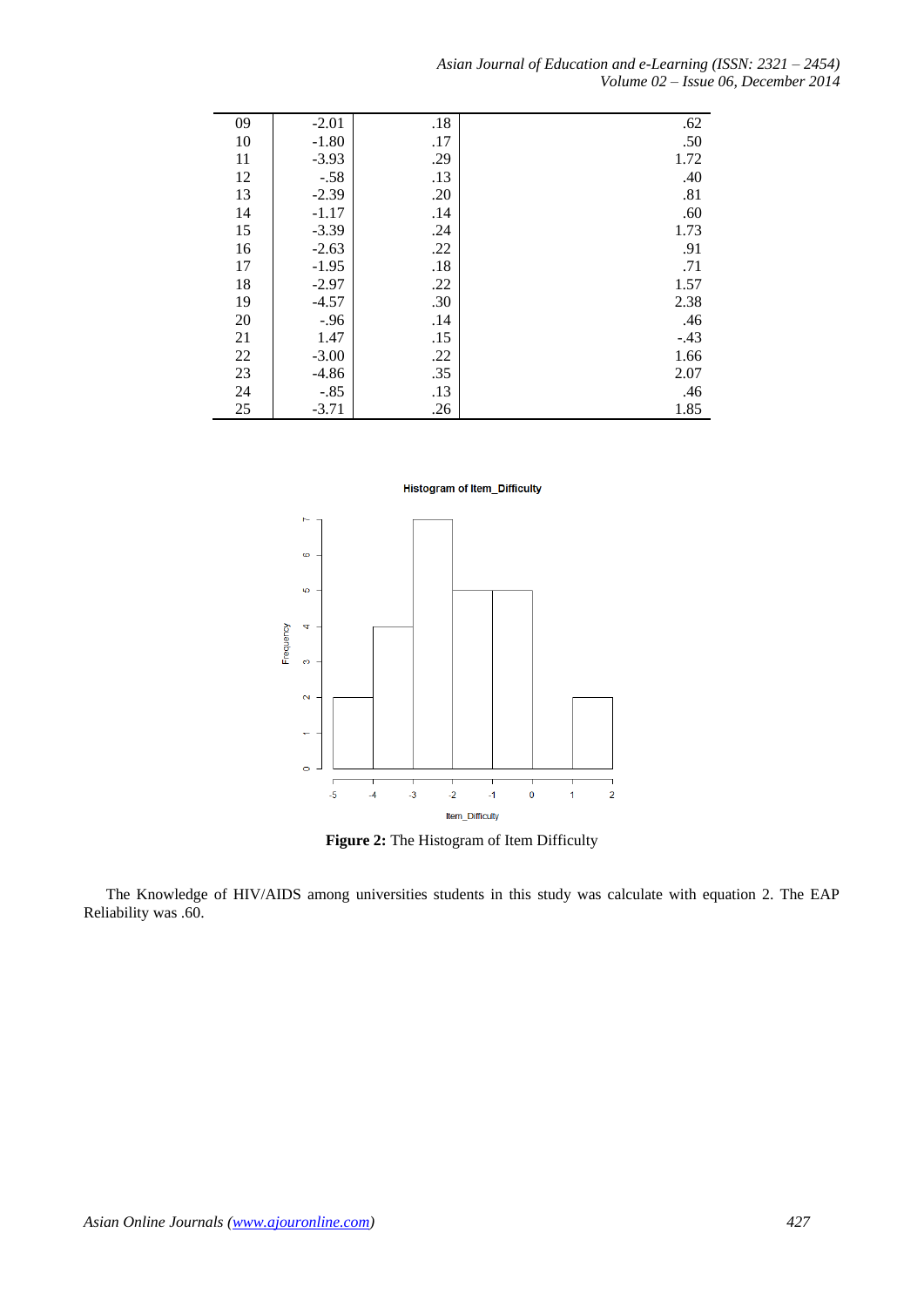**Histogram of knowledge** 



**Figure 3:** The Histogram of Knowledge

# *3.2 The knowledge of HIV/AIDS and Gender*

An independent samples t-test determined in the knowledge of HIV/AIDS that no significant differences existed between the genders (as Table 3). The t-value is .48, and p-value is .63.

| table of the Data Banning , of the Knowledge of HI (71 KD) and Ochu |                |        |      |         |         |  |
|---------------------------------------------------------------------|----------------|--------|------|---------|---------|--|
|                                                                     |                | Mean   | S.D. | t-value | p-value |  |
| Male                                                                | 4 <sub>1</sub> | $-.18$ | .40  | .48     | .63     |  |
| Female                                                              | 236            | -.07   |      |         |         |  |
| Total                                                               |                |        |      |         |         |  |

**Table 3:** The Data Summary of the Knowledge of HIV/AIDS and Gender

# *3.3 The Knowledge of HIV/AIDS and Health Education*

An independent sample t-test determined in the knowledge of HIV/AIDS that significant difference existed between the taking health courses or no (as Table 3). The t-value is -2.06, and p-value is .04. It could find that the knowledge of these students who take health courses (.07) was higher than the knowledge of these students who not take health courses (-.24). The Probability between with Health Knowledge and without Health Knowledge was as Figure 4.

Table 4: The Data Summary of the Knowledge of HIV/AIDS and Health Education

|                |     | Mean   | S.D. | t-value | p-value |
|----------------|-----|--------|------|---------|---------|
| Yes            | 135 | .07    | 1.26 | $-2.06$ | .04     |
| N <sub>0</sub> | 142 | $-.24$ | 1.18 |         |         |
| Total          |     |        |      |         |         |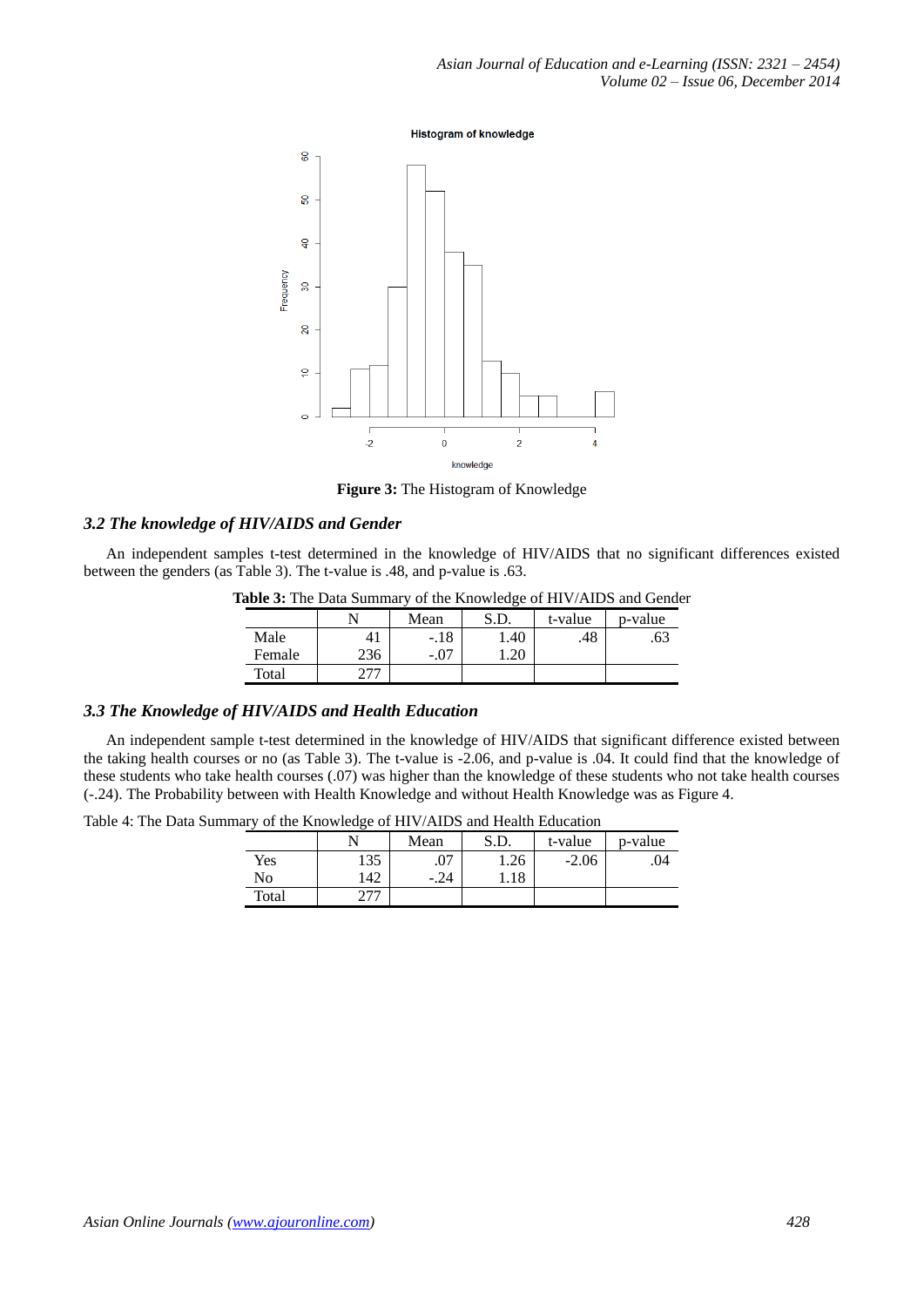

**Figure 4:** The Probability between with Health Knowledge and without Health Knowledge

# **4. DISCUSSION AND CONCLUSION**

## *4.1 Knowledge towards HIV/AIDS among university students in Taiwan*

This study assessed the knowledge of Taiwanese university students regarding HIV/AIDS. The knowledge of HIV/AIDS was no significant differences existed between male and female. The same as Li, Li, Wang, Shao, and Dou [2], Ford, Chamratrithirong, Apipornchaisakul, Panichapak, and Pinyosinwat [3], Momoh, Asagwara, and Meriamu [4] 's study. Male students and females' knowledge of HIV/AIDS was not different. The knowledge of HIV/AIDS was significant difference existed between the taking health education or no. These students who already take health education get higher score than these students who not take health education in knowledge towards HIV/AIDS. It could find that health education were helpful in university students' knowledge towards HIV/AIDS. The same as Peltzer, Mngqundaniso, and Petros' study [8].

#### *4.2 Study constraints*

This study was not able to collect the data in all universities on its own. This may have influenced the students' acceptance to fill in the questionnaire resulting in a very high response rate. Besides, because of the self-report nature of the questionnaire, the honesty of respondents' answers should be questioned. However, the questionnaire was anonymous and only informed consent students participated to study, which should have encouraged accurate and fair disclosure.

#### *4.3 Recommendations*

According to our findings, students should be instructed about all aspects of HIV/AIDS at university so that they can be well equipped with HIV/AIDS knowledge before getting into sexual life.

#### **5. REFERENCES**

- [1] Taiwan Centers for Disease Control, "Communicable Diseases & Prevention HIV/AIDS HIV/AIDS," Health topics, Retrieved May 20, 2014 from http://www.cdc.gov.tw
- [2] Li, N., Li, X,, Wang, X., Shao, J., & Dou, J., "A Cross-Site Intervention in Chinese Rural Migrants Enhances HIV/AIDS Knowledge, Attitude and Behavior," International Journal of Environmental Research and Public Health, 11(4), 4528-4543, 2014.